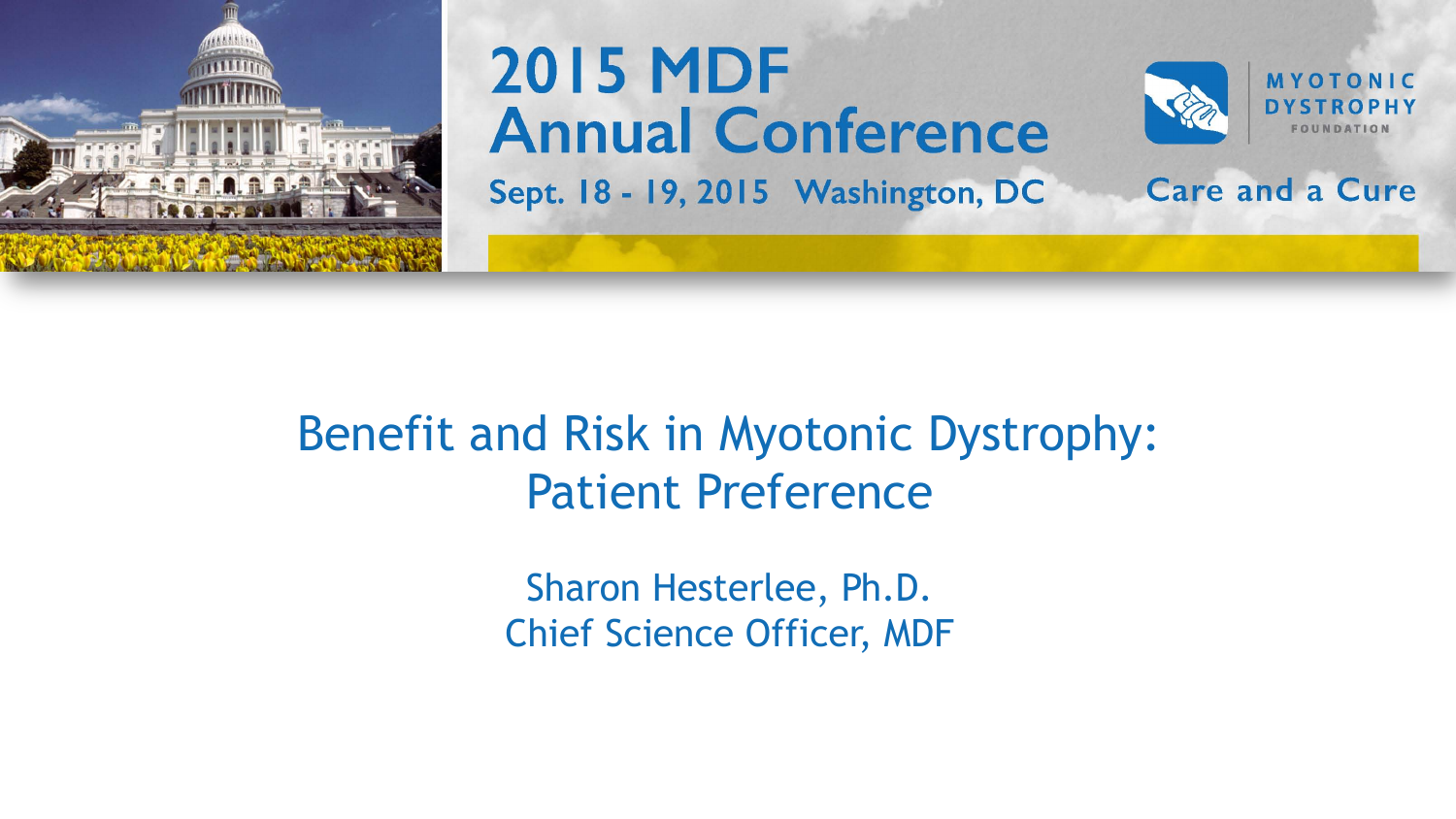## Patient Preference and Benefit-Risk

One of the most important questions asked by regulators is whether the clinical benefit of a drug outweighs its risk.



"...patient tolerance for risk and perspective on benefit, in addition to several other factors, may be considered in FDA's assessment of the benefit-risk profile of certain devices when the information meets FDA's standards for valid scientific evidence." -- Draft guidance on patient preference data in relation to devices issued by CDRH in May of 2015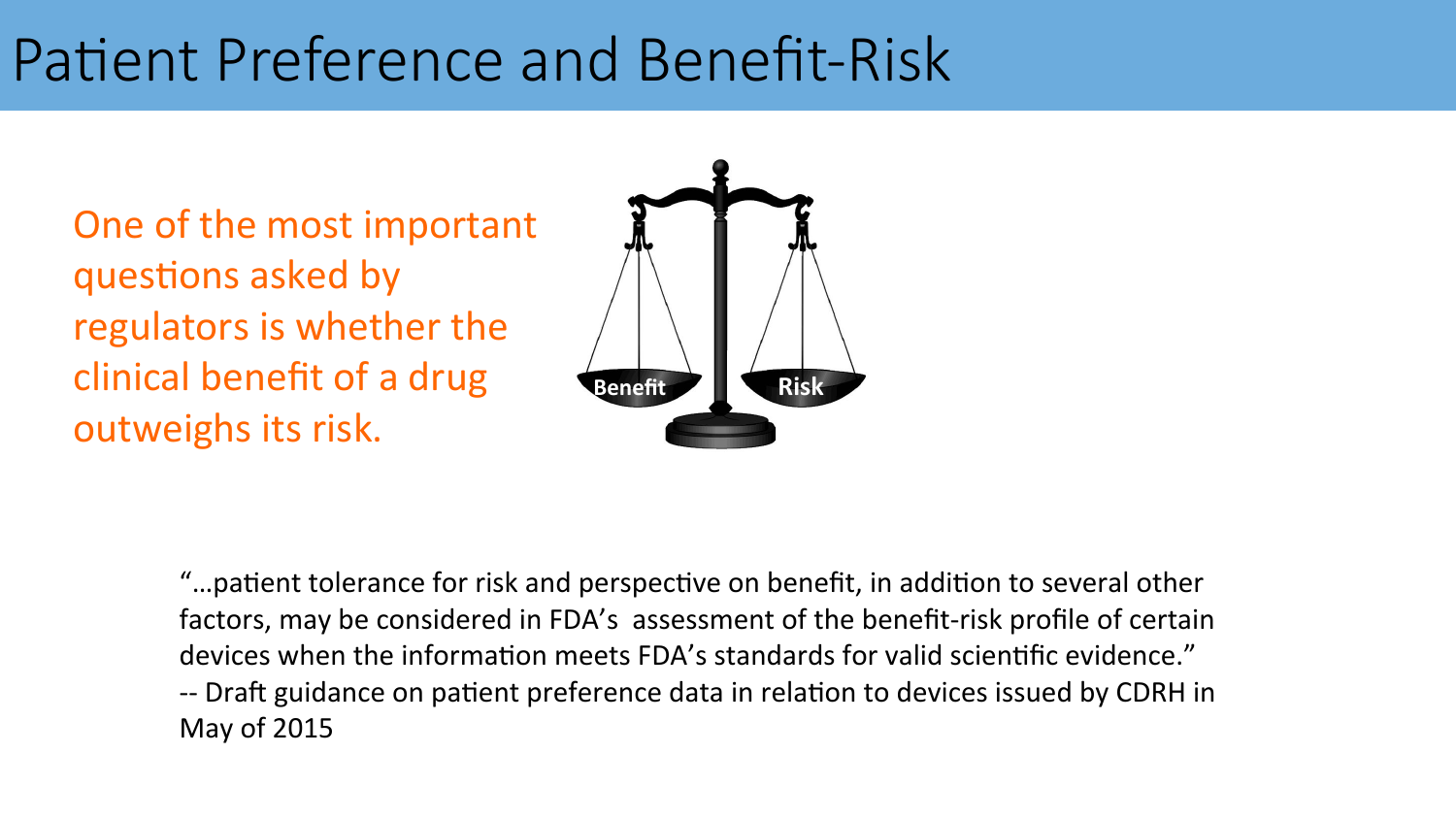## Experiment Design Setup

#### "Max-Diff Analysis" or "Best/Worst Scaling"

- Each benefit was set up as a separate treatment against which a list of potential side effects was tested
- 8 separate treatments tested against 6 side effects
- Each treatment was reiterated several times per the Max-Diff formula:
	- 3K/k where K=total number of risks and k=number of risks displayed at a time
- Order in which items were presented to each survey respondent was randomized



"Muscle Strength" describes the ability of your muscles to move against resistance in performing day to day activities. muscle strength affects your ability to walk, rise from a seated position, go up or down stairs and lift or hold objects.

Every treatment or therapy will have potential side effects or risks. Click the best and worst side effect or risk. By "Best" side effect or risk we mean the side effect or risk you are most willing to live with. By "Worst" side effect or risk we mean the side effect or risk you are least willing to live with. (Please choose one "Best Risk" and one "Worst Risk" in order to proceed) \*

| <b>Best Risk</b> | Side Effect of Treatment                                                | Worst Risk |
|------------------|-------------------------------------------------------------------------|------------|
| С                | 1 in 1,000 risk of liver failure                                        |            |
| С                | Loss of appetite is experienced by most people                          |            |
|                  | Causes a small increase in tiredness during the day in most people      |            |
| $\bigcirc$       | Loss of appetite with occasional vomiting is experienced by most people |            |
| O                | Causes a large increase in tiredness during the day in most people      |            |
| 1 of 4 sets      |                                                                         |            |

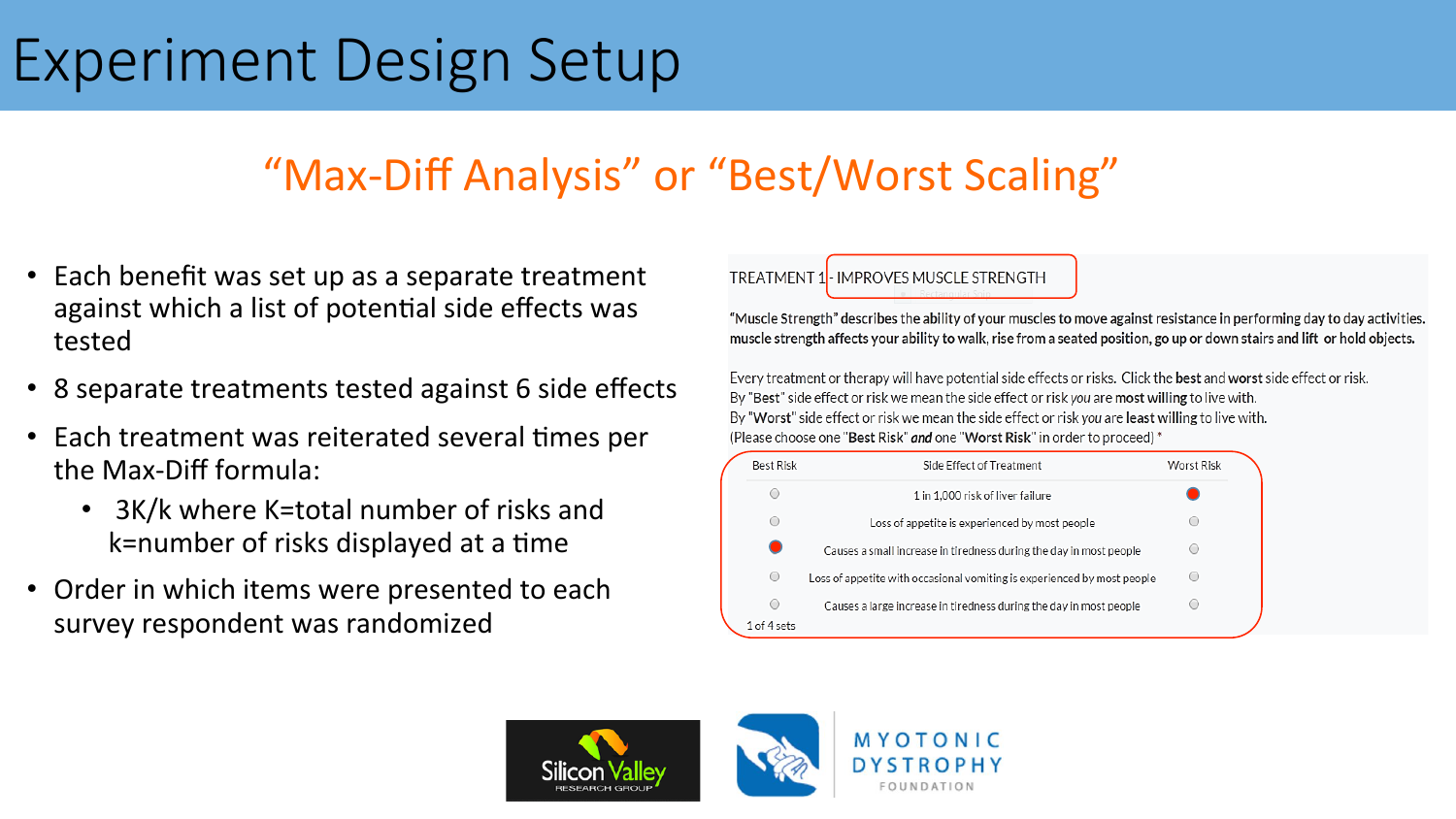## Treatment/Risks Table

| <b>Treatments (Benefits)</b>                    | <b>Risks</b>                                                               |
|-------------------------------------------------|----------------------------------------------------------------------------|
| <b>Improves Muscle Strength</b>                 | Loss of appetite is experienced by most people                             |
| <b>Prevents Further Loss of Muscle Strength</b> | Causes a small increase in tiredness during the<br>day in most people      |
| Slows the Loss of Muscle Strength               | 1 in 100,000 risk of liver failure                                         |
| Eliminates Tiredness During the Day             | Loss of appetite with occasional vomiting is<br>experienced by most people |
| <b>Reduces Tiredness During the Day</b>         | Causes a large increase in tiredness during the<br>day in most people      |
| <b>Reduces Myotonia</b>                         | 1 in 1,000 risk of liver failure                                           |
| <b>Prevents Myotonia from Getting Worse</b>     |                                                                            |
| Slows the Worsening of Myotonia                 |                                                                            |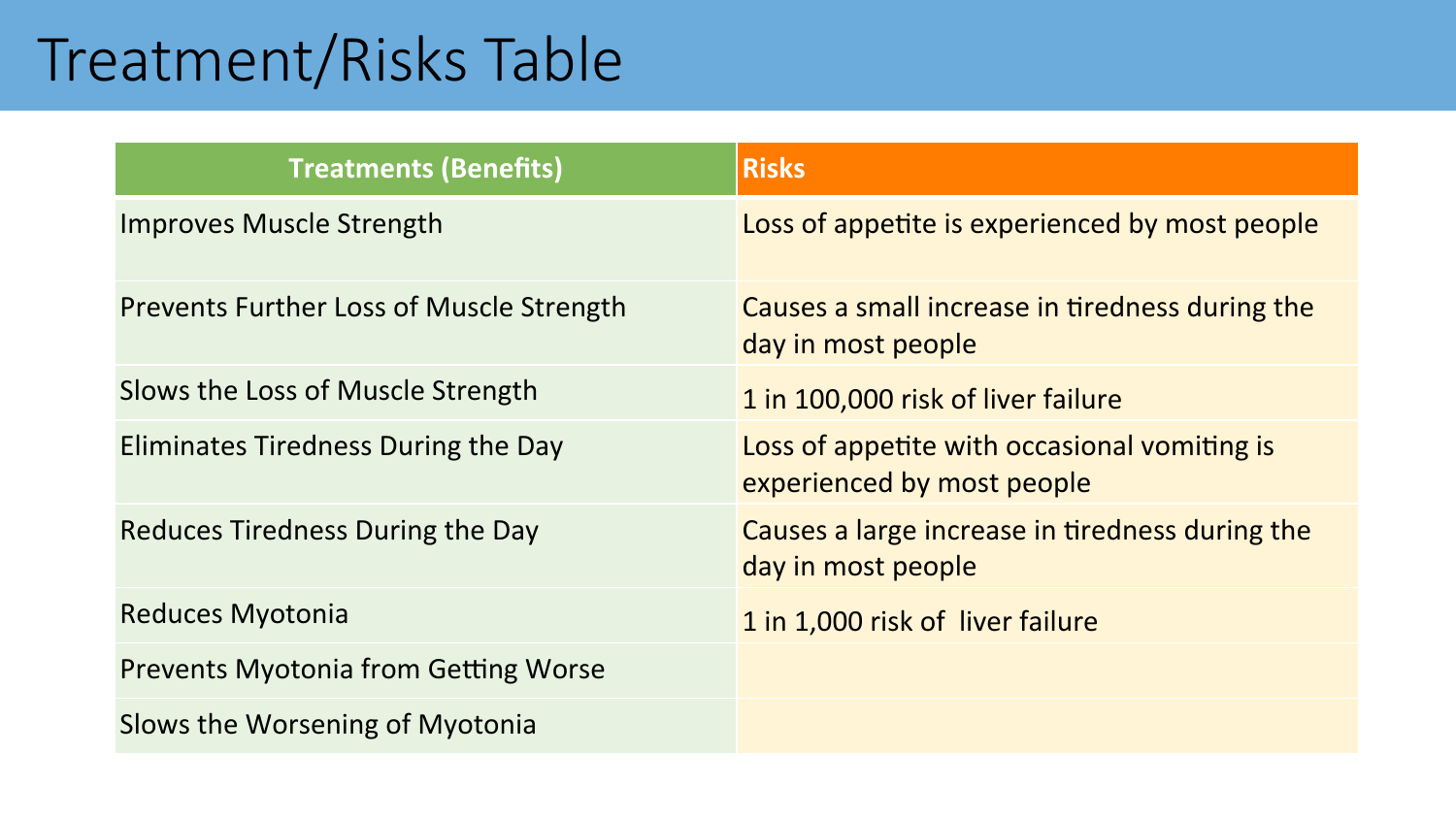### Demographic Snapshot of Survey Respondents







**35.0 Employment Status 30.0 25.0 20.0 15.0 10.0 5.0**  employed full tame. other peakes sective a Etrapoved partitives in For Partitine, student sti e, student student Notcurrently

**Which of the following** racial groupings best describes you?





 $n = 267$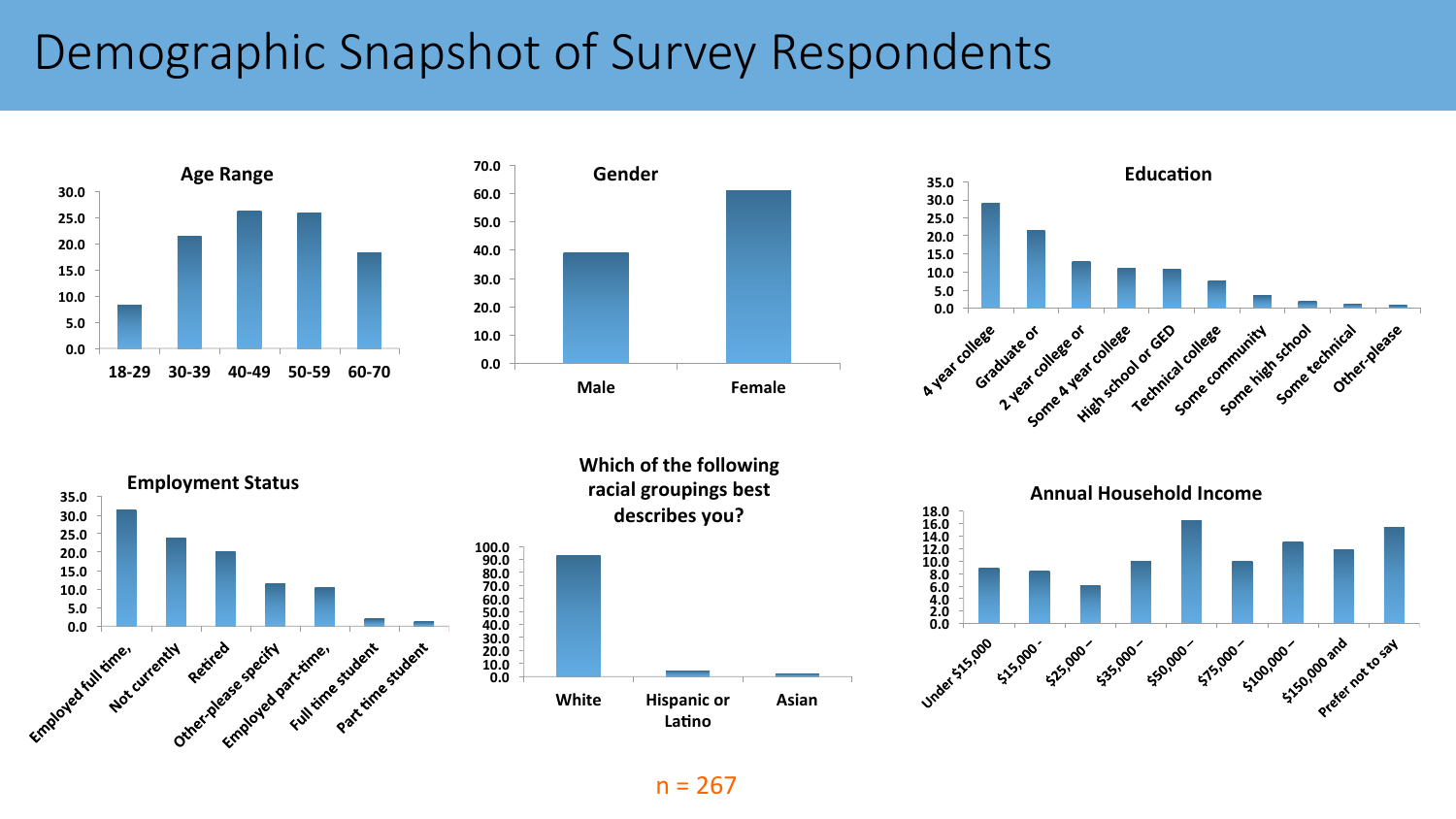## Overall Rank Ordering of Treatments or Benefits

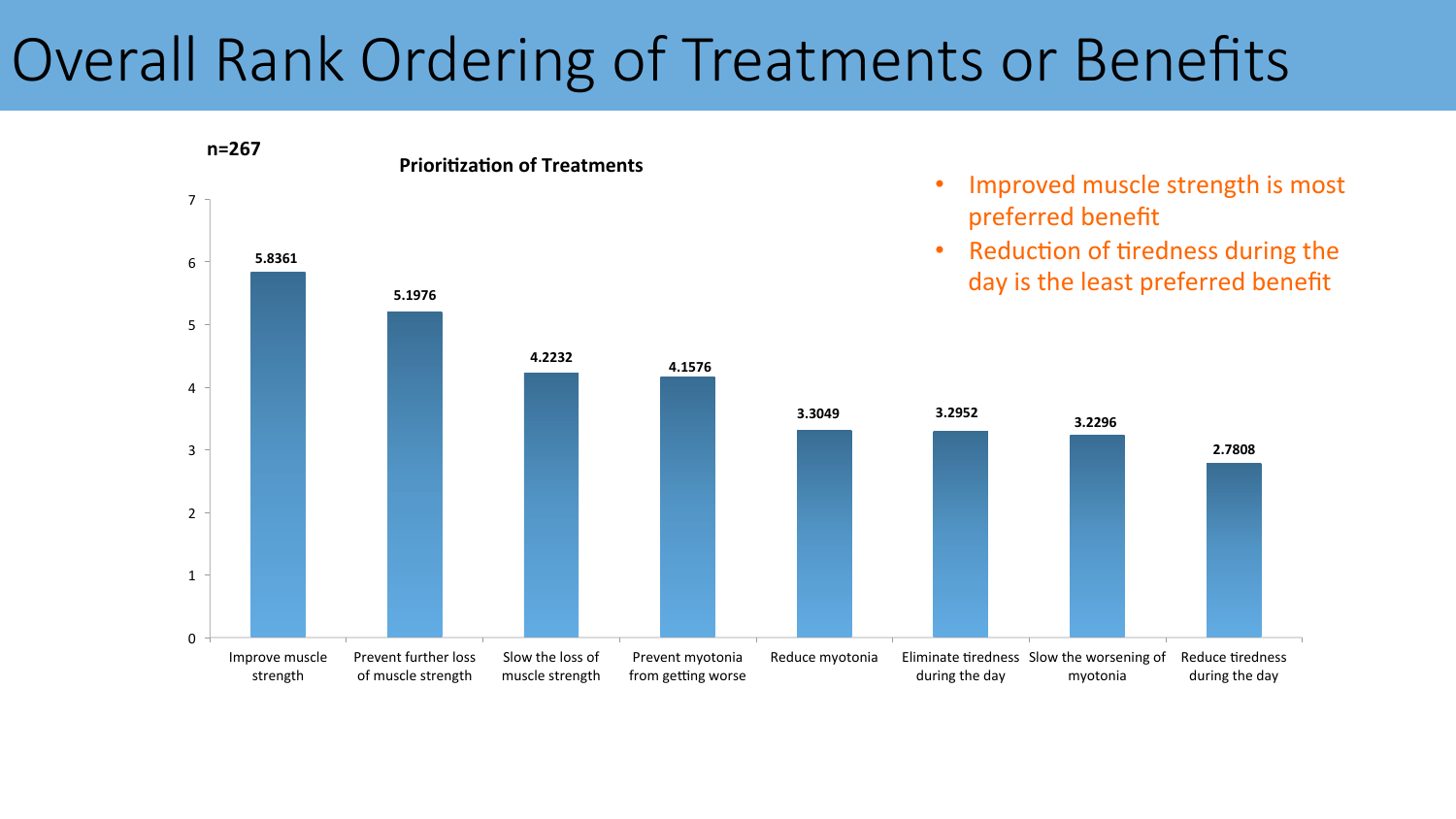## Overall Rank Ordering of Side Effects/Risks



**n=267**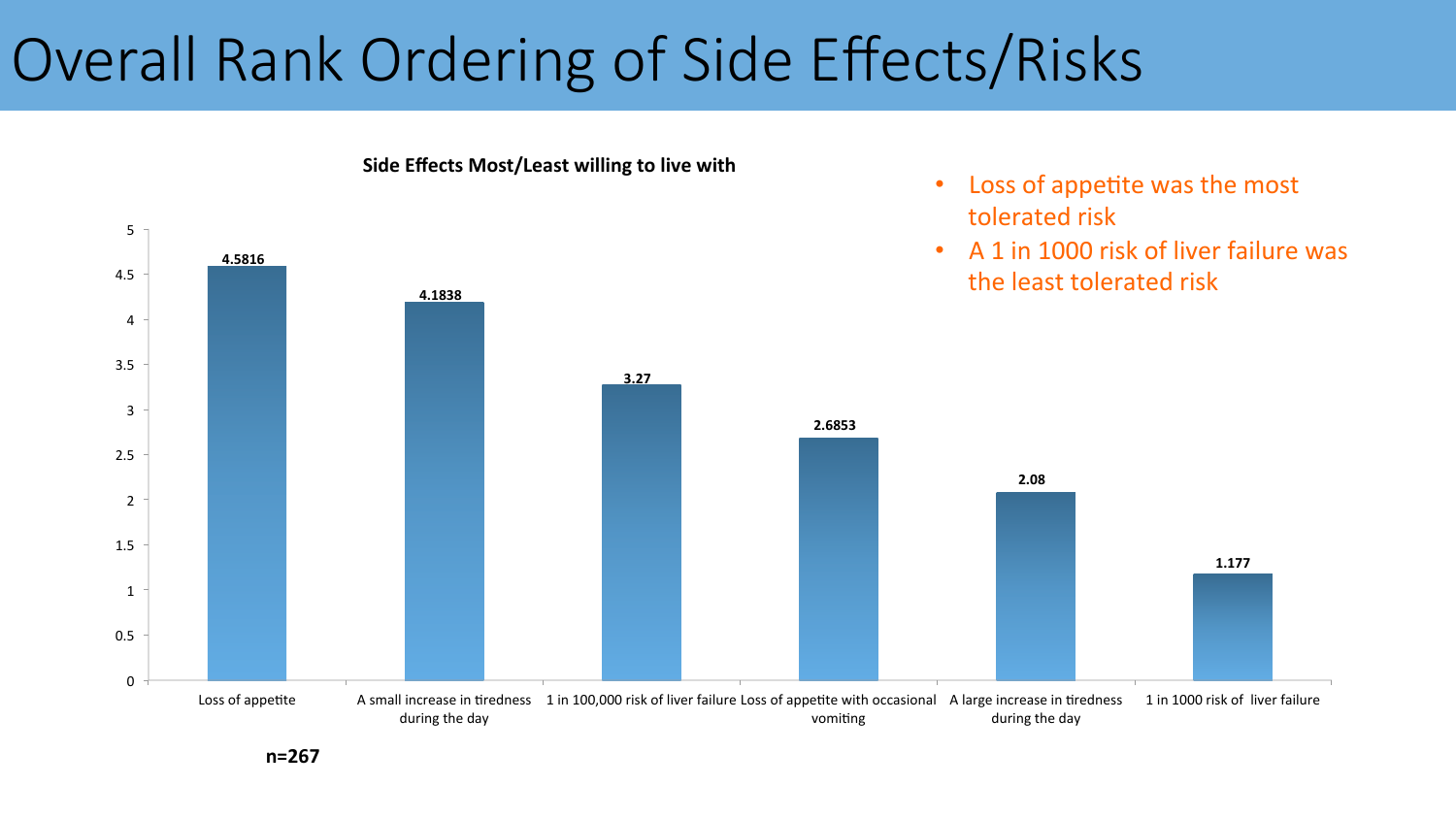# Impact of severity of symptoms on risk tolerance (Based on University of Rochester's MDH1 short form severity scale)



• People with DM1 in our study who had a high severity of symptoms (self-rated) were less tolerant of 1 in 1000 liver failure risk

• Those impacted with high severity of symptoms were also more willing to tolerate a large increase in tiredness through the day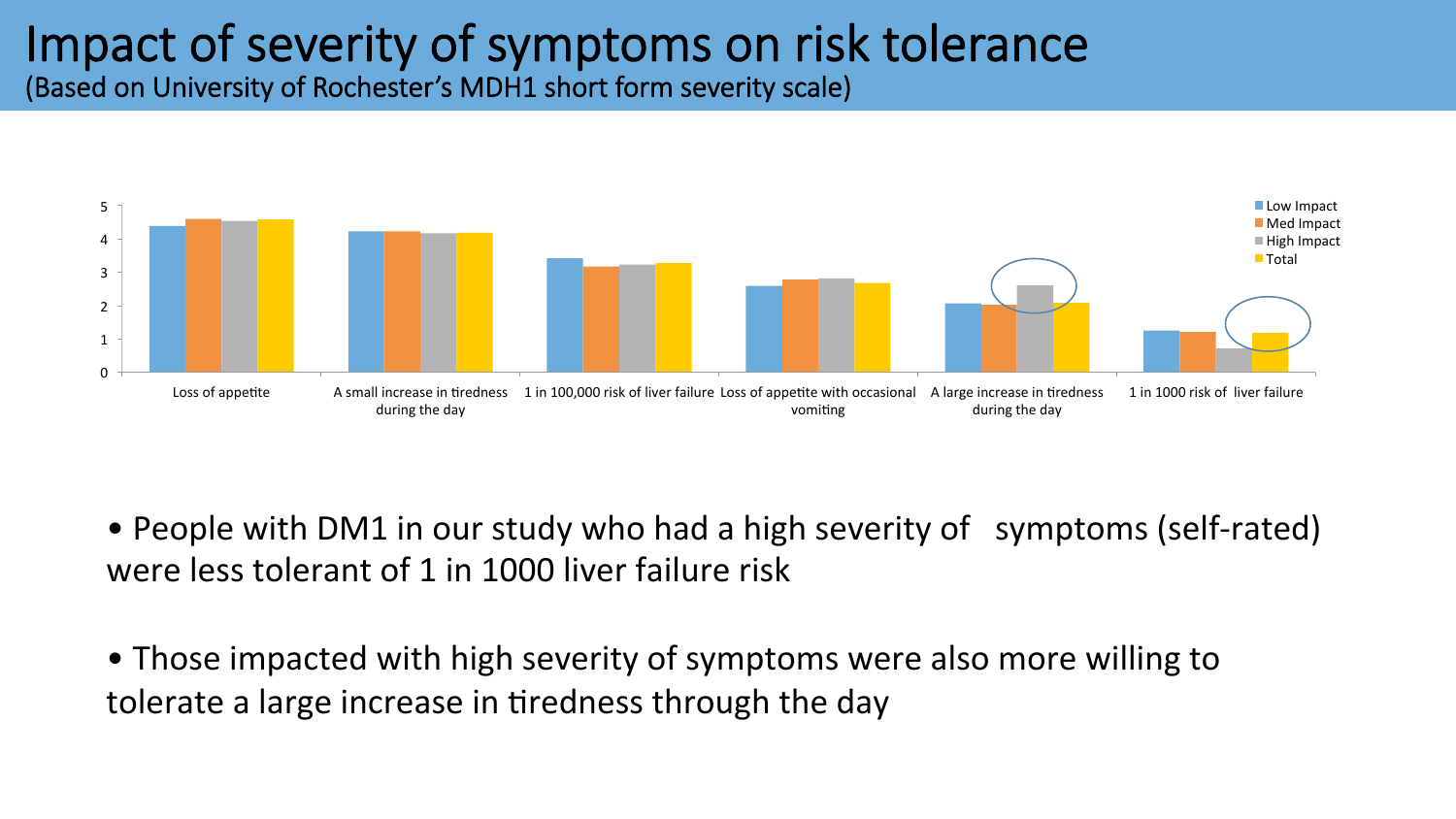#### Impact of Severity of Symptoms: Treatment 7



**TREATMENT 7 - PREVENTS MYOTONIA FROM GETTING WORSE** 

People in the study who had a high severity of symptoms were more willing to accept a large increase in tiredness for any treatment that addresses myotonia